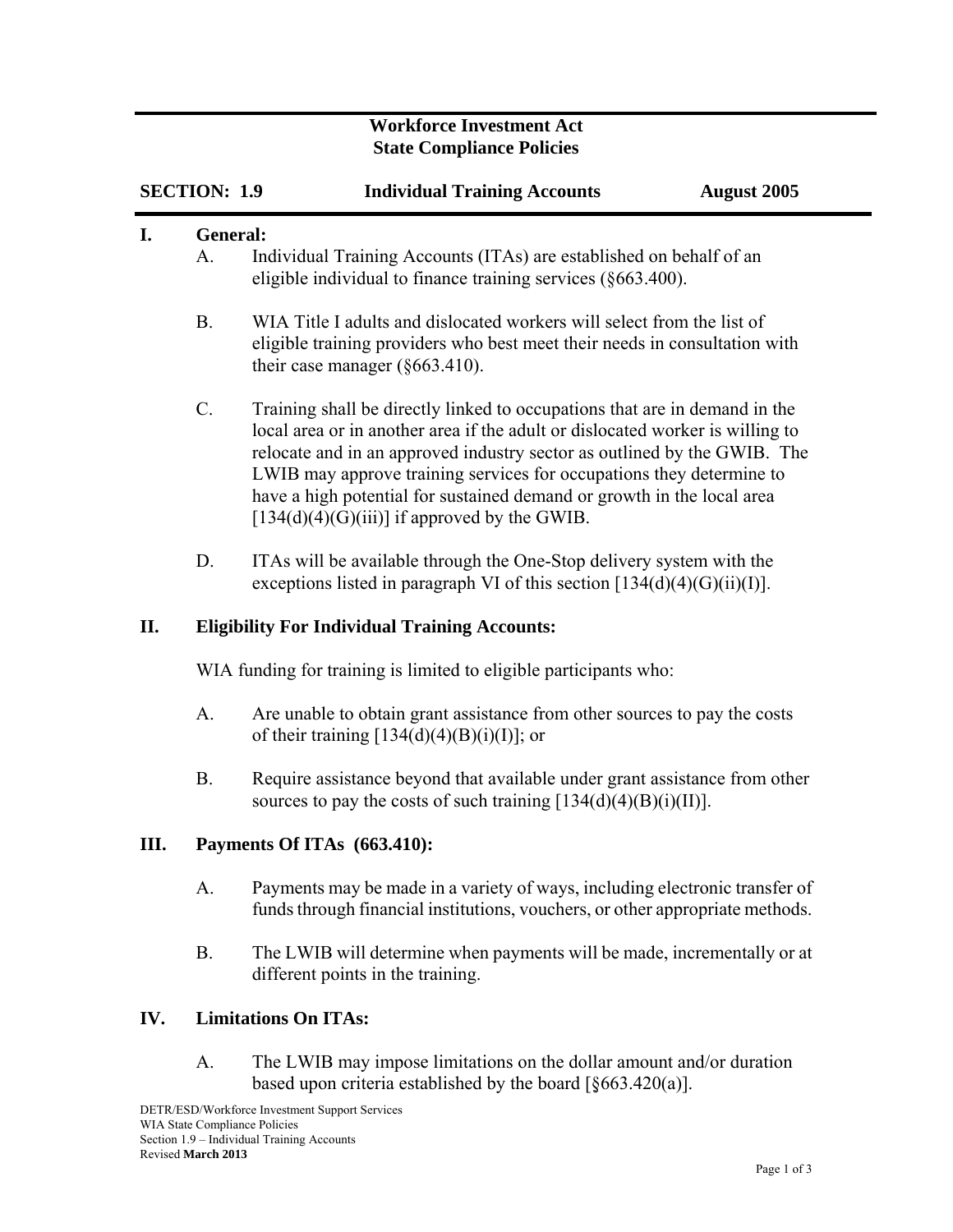- B. There may be a limit for an individual participant that is based on their needs as identified in the Individual Employment Plan (IEP); or the LWIB may establish a range of amounts and/or a maximum amount applicable to all ITAs [§663.420(b)(1&2)].
- C. Any limitations established by the LWIB must be described in the Local Plan and must ensure that training services are provided in a manner that maximizes customer choice in the selection of an eligible training provider. ITA limitations may provide for exceptions to the limitations in individual cases [§663.420(c)].
- D. An individual may select training that costs more than the maximum amount available for the ITAs under a state or local policy when other sources of funding are available to supplement the ITA. These other sources may include: Pell Grants, scholarships, severance pay, etc. [§663.420(d)].

## **V. ITAs For Youth (§664.510): Nevada has been granted a U.S. Department of Labor waiver as indicated in the current State Plan.**

- A. ITAs are allowed for youth except for those individuals age eighteen (18) and above who are eligible for training services under the adult and dislocated worker programs.
- B. To the extent possible, in order to enhance youth participant choice, youth participants should be involved in the selection of educational and training activities.

## **VI. Other Mechanisms For Payment [§663.430(a)(b)]:**

Contracts for services may be used instead of ITAs when the LWIB has requested and received a waiver for one of the following three exceptions:

- A. When the services provided are on-the-job training (OJT) or customized training;
- B. When the LWIB determines that there are an insufficient number of eligible providers in the local area to accomplish the purpose of an ITA system. The local plan must describe the process for selection of providers under a contract for services system. This process must include a public comment period for interested providers of at least thirty (30) days;
- C. When the LWIB determines that there is a training program of